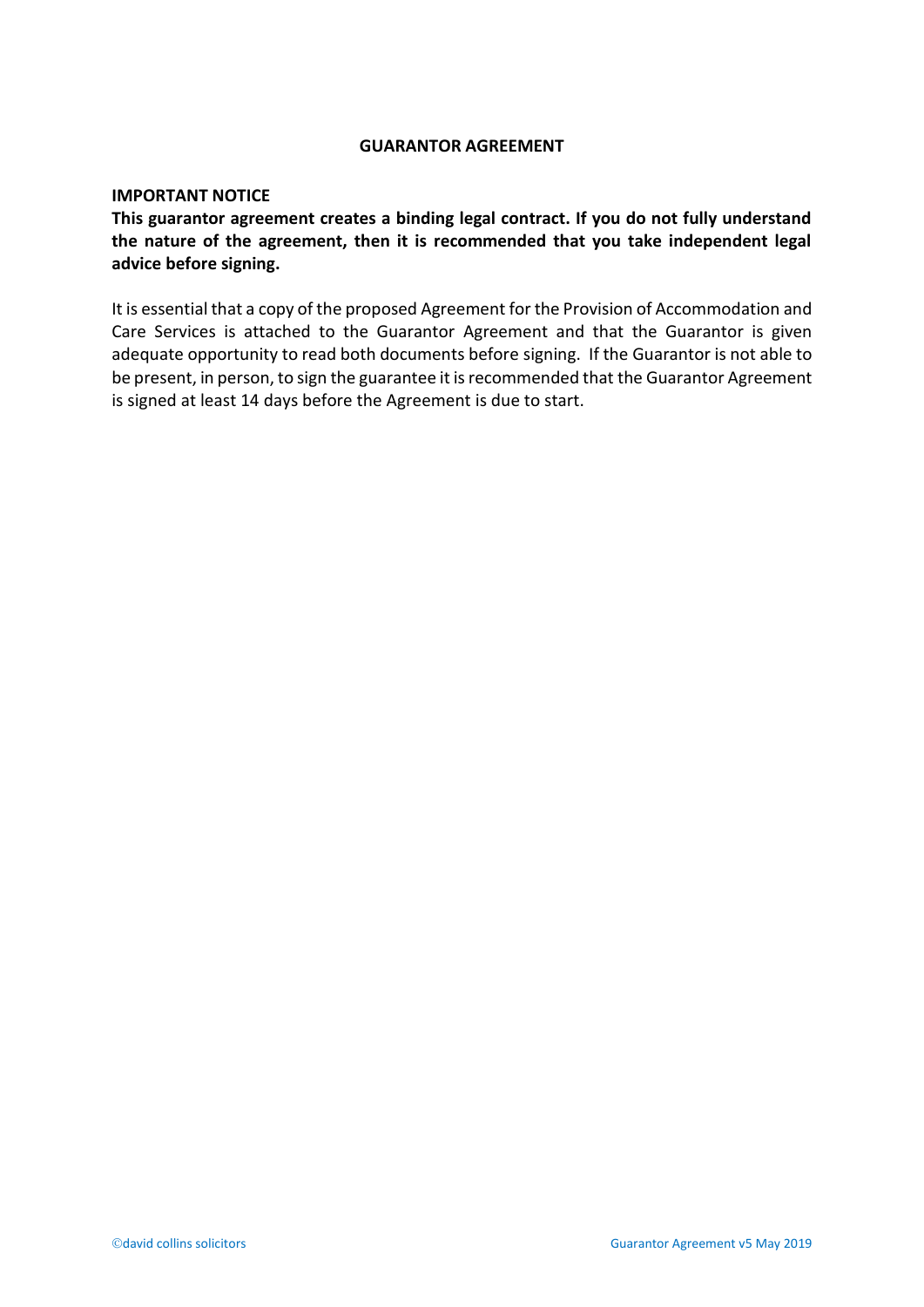**THIS AGREEMENT is made BETWEEN the Guarantor and the Company.**

| <b>Guarantor:</b>           |                                                         |
|-----------------------------|---------------------------------------------------------|
| <b>Guarantor address:</b>   |                                                         |
| <b>Guarantor telephone:</b> |                                                         |
| Company:                    | <b>K</b> Lodge Ltd                                      |
| <b>Company Address:</b>     | Meadow Grand, 29 Woodgreen Road, Upshire, Essex EN9 3SD |

## **1. KEY TERMS AND DEFINITIONS**

- 1.1. References within this document to '**Resident'** are references to the person named within the Agreement who is to receive the accommodation, personal care and (where necessary) nursing care.
- 1.2. References within this document to '**'Client, Client's Next of Kin'** or **'Client's Representative'** are references to the party to the Agreement who enters into the Agreement to pay our fees in consideration for provision of services under this Agreement to the **'Resident'.**
- 1.3. References within this document to '**Care Home'** are references to the premises where the Client will reside and receive personal and/or nursing care.
- 1.4. References within this document to **'Total Fees'** is the amount the Company will charge and the amount the Client has agreed to pay for the provision of accommodation and personal/nursing care set out in the Agreement for the Provision of Accommodation and Care Services.
- 1.5. References within this document to '**the Agreement'** refer to the Agreement for the Provision of Accommodation and Care Services.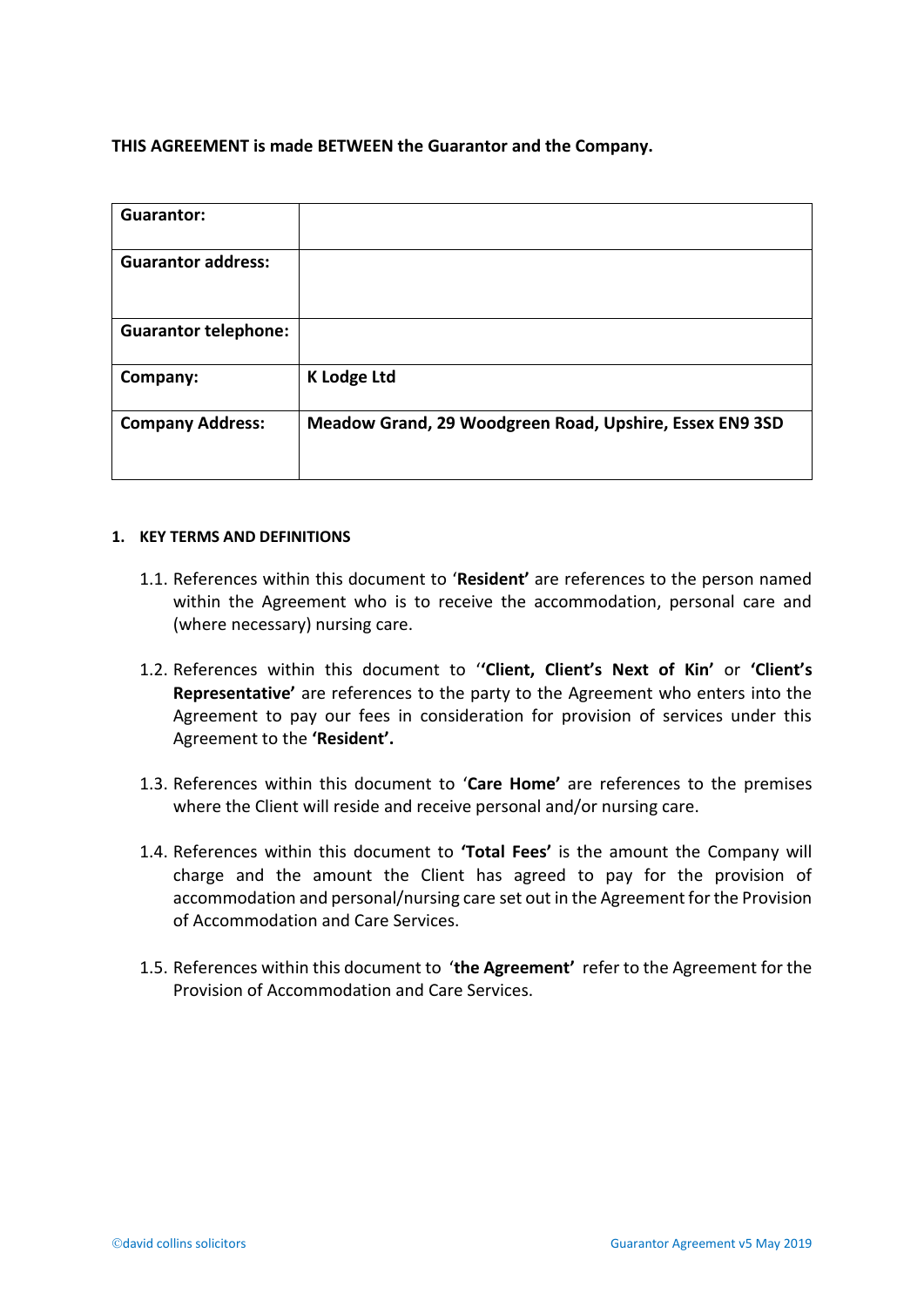| Amount of Total Fees per week to be<br>guaranteed |  |
|---------------------------------------------------|--|
| <b>Care Home:</b>                                 |  |
| <b>Care Home Address:</b>                         |  |
| Date of Admission to the Care Home:               |  |

## **2. GUARANTEE**

- 2.1. The Company agrees to enter in to the Agreement for the Provision of Accommodation and Care to the Client. In consideration of this, the Guarantor agrees to act for the Client should they fail, for any reason, to meet the financial commitments arising from the Agreement entered into.
- 2.2. This Guarantor Agreement is place for the duration of the Resident's residency at the Care Home. All references to the Company herein shall be deemed to include the Company's Agent or any person authorised to act on the Company's behalf.
- 2.3. The Company will advise the Guarantor of any fee increases made under the Agreement.
- 2.4. The Guarantor agrees to guarantee the revised fee unless the Guarantor informs the Company in writing within 7 days of receiving notification of the revised fee that the revised fee is not guaranteed.
- 2.5. The Company will use its reasonable endeavours to inform the Guarantor of any default by the Client within 28 days of the date of default.
- 2.6. The Guarantor undertakes to pay to the Company from the date of this Guarantor Agreement the Total Fees payable under the Agreement within 10 days of receipt of a written demand from the Company or his Agent addressed to the Guarantor if the Client following demand has not paid the amount being demanded when it was due under the Agreement.
- 2.7. Any delay by the Company in demanding or collecting the fees when they fall due, and any time to pay which may be given to the Client by the Company shall not release the Guarantor or in any way affect the liability of the Guarantor under this agreement.